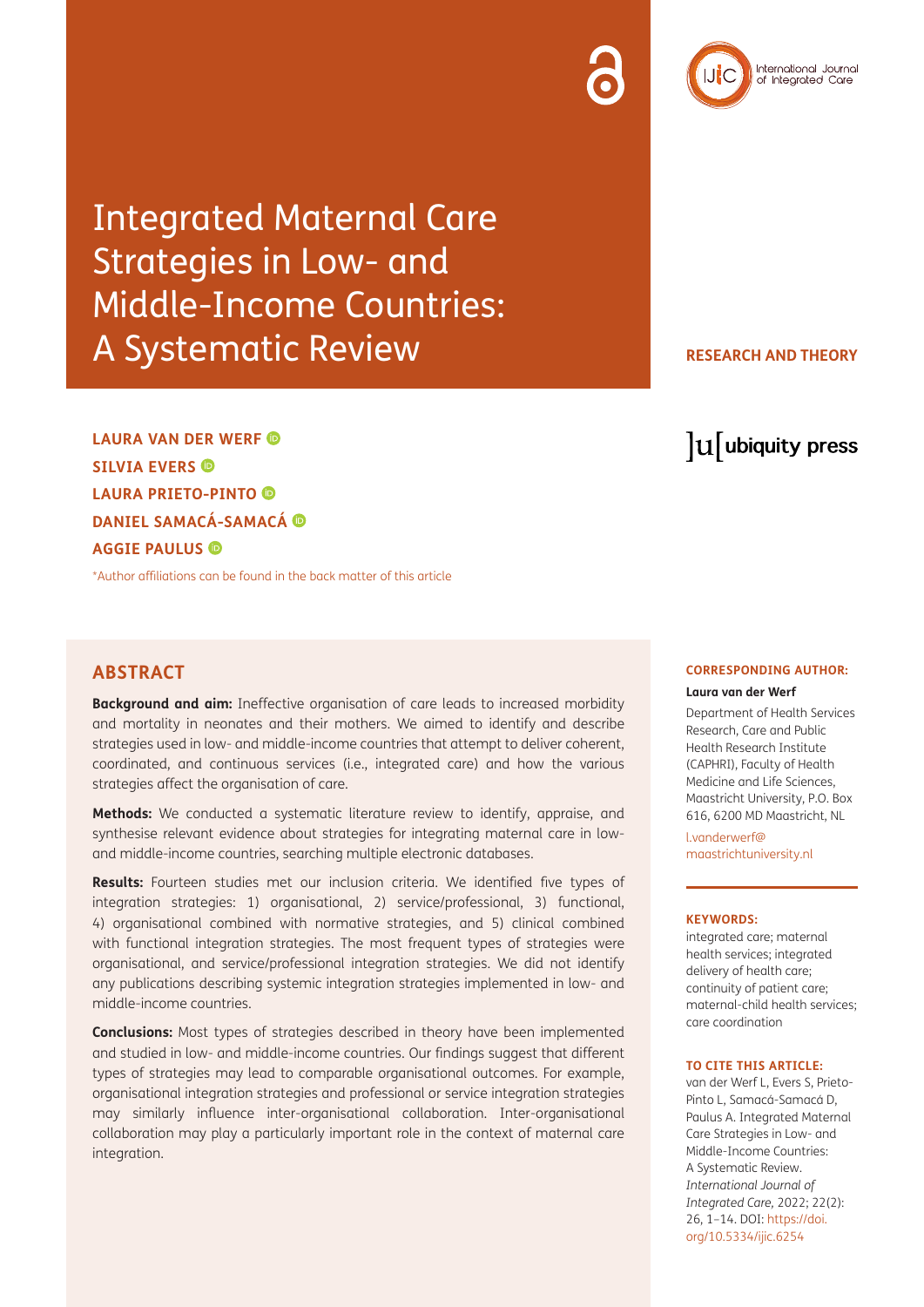## **BACKGROUND AND INTRODUCTION**

According to the World Health Organisation, all women should have access to maternal health services. These include care during pregnancy (prenatal care), skilled care during childbirth (perinatal care), and care and support during the weeks after childbirth (postnatal care) [\[1](#page-10-0), [2\].](#page-10-1) For these maternal services to successfully reduce maternal morbidity and mortality as well as for patients to have an adequate experience of care, the process of care must be adequately organised. This means that the tasks that are part of the process of care must be departmentalised and assigned so that they can be performed in a way that successfully produces the desired result [\[3\]](#page-10-2). However, often women perceive maternal care to be disjointed, uncoordinated, and incoherent, particularly in low- and middle-income countries [[4](#page-10-3)–8].

The experience of disjointed care stems from an inadequately organised care process (i.e., how the process of care is divided into distinct tasks and the way coordination among these is achieved  $[9, 10]$  $[9, 10]$  $[9, 10]$ ). A care process in which there is a systemic misalignment of incentives and a lack of coordination that generates an inefficient allocation of resources and may harm patients is known as fragmented care [\[11\]](#page-10-5). Previous research has established that fragmentation of maternal care decreases its quality, increasing neonatal and maternal morbidity and mortality and generating unsatisfying work conditions for healthcare professionals [12[–16\].](#page-11-0)

As a response to fraamentation in maternal care, integrated care, a broad concept that encompasses the delivery of coherent, coordinated, and continuous services by cooperating actors across the care continuum [\[17,](#page-11-1) 18], has been proposed as a possible solution for improving the organisation of this type of care and consequently for improving its quality [\[19\].](#page-11-2)

Integration of care can be achieved through various strategies (i.e., plans of action designed to achieve an overall long-term aim, in this case, providing integrated care). *Organisational integration strategies* are those in which coordination of care is achieved through inter-organisational relationships (e.g., contracting, strategic alliances, knowledge networks, mergers) [\[17,](#page-11-1)  [20](#page-11-3), [21\]](#page-11-4). *Functional integration strategies* are those in which non-clinical support and back-office functions are integrated, for example, through the use of shared electronic medical records and shared financing and management [\[17,](#page-11-1) [20](#page-11-3), [21](#page-11-4)]. *Service/professional integration strategies* create new inter-professional partnerships and ways of interaction based on shared competencies, roles, responsibilities, and accountability (e.g., multidisciplinary teams, periodic meetings between interrelated professional groups or departments) [\[20\]](#page-11-3). *Clinical integration strategies* aim to coordinate care through understanding it as a single process that crosses intra- and inter-professional boundaries and organisational boundaries [\[20](#page-11-3)–[22](#page-11-5)] (e.g., shared clinical practice guidelines and pathways). *Normative integration strategies* coordinate organisations, professional groups, and individuals through a common frame of reference (i.e., shared mission, vision, values, and culture) [20–22]. Finally, *systemic integration strategies* integrate care through coherent rules and policies at the various levels of organisations [\[17](#page-11-1), [21\].](#page-11-4) A summary of the definitions of integration strategies is provided in Table 1.

Previous research has identified five care features that are critical in assessing whether care is adequately organised to provide integrated care [\[23,](#page-11-6) [24\].](#page-11-7) The critical features identified are the coordination of the care process, patient-focused organisation of care, communication with patients and family, collaboration with primary care, and follow-up of the care process [\[23,](#page-11-6) [24\].](#page-11-7)

| <b>TYPE OF STRATEGY</b>                        | <b>DEFINITION</b>                                                                                                                                                                                                                                                                         |
|------------------------------------------------|-------------------------------------------------------------------------------------------------------------------------------------------------------------------------------------------------------------------------------------------------------------------------------------------|
| Organisational integration<br>strategies       | Strategies aimed at achieving coordination of care through inter-organisational relationships (e.g.,<br>contracting, strategic alliances, knowledge networks, mergers) [17, 20, 21].                                                                                                      |
| Functional integration strategies              | Strategies aimed at integrating non-clinical support and back-office functions, for example, through<br>the use of shared electronic medical records and shared financing and management [17, 20, 21].                                                                                    |
| Service/professional integration<br>strategies | Strategies aimed at creating new inter-professional partnerships and ways of interaction based on<br>shared competencies, roles, responsibilities, and accountability (e.g., multidisciplinary teams, periodic<br>meetings between interrelated professional groups or departments) [20]. |
| Clinical integration strategies                | Strategies aimed at achieving coordination of care through understanding it as a single process that<br>crosses intra- and inter-professional boundaries and organisational boundaries (e.g., shared clinical<br>practice quidelines and pathways) [20-22].                               |
| Normative integration strategies               | Strategies aimed at achieving coordination of care between organisations, professional groups, and<br>individuals through a common frame of reference (i.e., shared mission, vision, values, and culture)<br>$[20-22]$ .                                                                  |
| Systemic integration strategies                | Strategies aimed at Integrating care through coherent rules and policies at various levels of<br>organisations [17, 21].                                                                                                                                                                  |

**Table 1** Types of care integration strategies and definitions.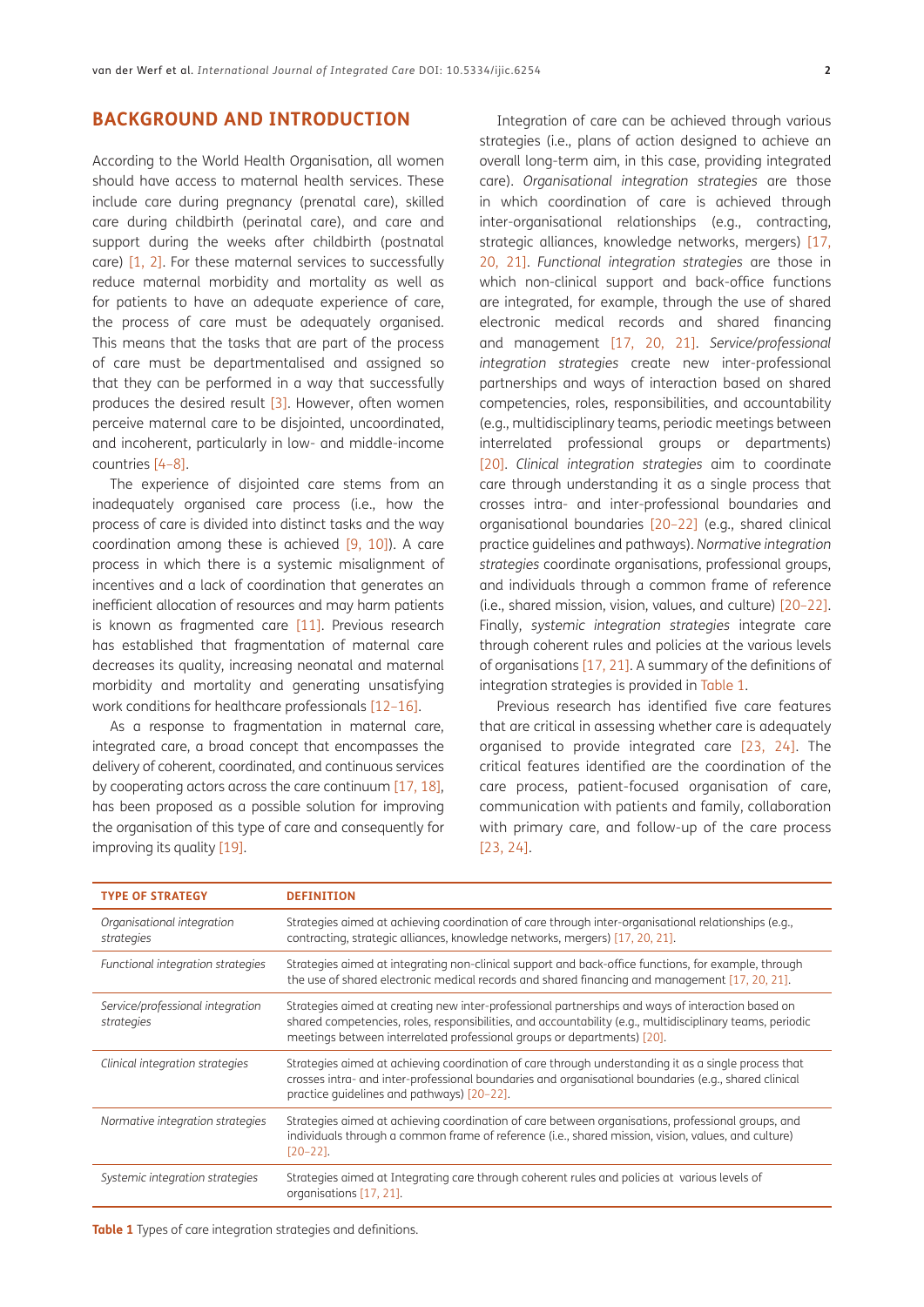*Coordination of the care process* refers to a process in which team members make concrete agreements; team members are familiar with the various steps in the care process, and there is an optimum timing of activities within the care process. A p*atient-focused organisation of care* refers to having the patient's needs and preferences at the centre of the process of organising care. *Followup of the care* process refers to monitoring variances, risks of complications, and outcomes - including patient satisfaction - throughout the complete care process. *Communication with patients and family* refers to a process in which time is provided explicitly to listen and provide information to patients and family members. Furthermore, patients are asked explicitly for their consent regarding the proposed care [\[24\]](#page-11-7).

*Inter-organisational collaboration* is the successful cooperation among different organisations that makes task achievement possible through united effort [\[25\]](#page-11-8). A critical subtype of inter-organisational collaboration is *collaboration with primary care.* This type of interorganisational collaboration refers to care processes in which centres which provide highly complex health care consider primary care to be an equal partner, and good cooperation exists between different levels of care [\[24\]](#page-11-7).

An additional important concept linked to the assessment of care organisation is interprofessional collaboration. *Interprofessional collaboration* is "the process by which different health and social care professional groups work together to positively impact care. Interprofessional collaboration involves regular negotiation and interaction between professionals, which values the expertise and contributions that various healthcare professionals bring to patient care" [\[26\]](#page-11-9).

Likewise, effective *inter-organisational collaboration* is the successful cooperation among different organisations that makes task achievement possible through united effort [\[25\].](#page-11-8) A summary of organisational outcomes can be found in Table 2.

Although a systematic literature review recently studied strategies for coordinating maternal health services implemented in the United States [\[27\],](#page-11-10) and in 2007 a literature review that included studies from the United States, Canada and Europe regarding integrated perinatal care was conducted [28], little is known about the integration strategies of maternal health services implemented in low- and middleincome countries. Furthermore, looking at the current literature, the effect these strategies ultimately have on the organisation of care, as perceived by women, physicians, nurses, allied health professionals, and managers, remains unclear [\[29\]](#page-11-11). Integration strategies for maternal care in low and middle-income countries are especially relevant because these countries have a more significant burden of maternal and neonatal morbimortality [\[29\],](#page-11-11) both related to the fragmentation of maternal care [12–[16\]](#page-11-0). Moreover, the health systems of low- and middle-income countries have particularities that relate to the more pronounced scarcity of resources and infrastructure deficiencies [\[30\].](#page-11-12) It is important to know the types of strategies used for integrating maternal care in these countries, as well as the effect they have had on integration of care. This knowledge can guide the development and implementation of strategies for successfully reaching the goal of changing the way maternal care is organised to provide integrated care (i.e., which strategies are

| <b>ORGANISATIONAL OUTCOME</b>          | <b>DEFINITION</b>                                                                                                                                                                                                                                                                                                                                                                                                                                                                              |
|----------------------------------------|------------------------------------------------------------------------------------------------------------------------------------------------------------------------------------------------------------------------------------------------------------------------------------------------------------------------------------------------------------------------------------------------------------------------------------------------------------------------------------------------|
| Coordination of the care process       | Refers to a process in which team members make concrete agreements, team members are<br>familiar with the various steps in the care process, and there is an optimum timing of activities<br>within the care process [24].                                                                                                                                                                                                                                                                     |
| Patient-focused organisation of care   | Refers to having the patient's needs and preferences at the centre of the process of organising<br>care [24].                                                                                                                                                                                                                                                                                                                                                                                  |
| Follow-up of the care process          | Refers to monitoring variances, risks of complications, and outcomes – including patient<br>satisfaction - throughout the complete care process [24].                                                                                                                                                                                                                                                                                                                                          |
| Communication with patients and family | Refers to a process in which time is provided explicitly to listen and provide information to<br>patients and family members. Furthermore, patients are asked explicitly for their consent<br>regarding the proposed care [24].                                                                                                                                                                                                                                                                |
| Inter-organisational collaboration     | The successful cooperation among different organisations that makes task achievement<br>possible through united effort. A critical subtype of inter-organisational collaboration is<br>collaboration with primary care. This type of inter-organisational collaboration refers to care<br>processes in which centres which provide highly complex health care provision consider<br>primary care to be an equal partner, and good cooperation exists between different levels of<br>care [25]. |
| Interprofessional collaboration        | Defined as "the process by which different health and social care professional groups work<br>together to positively impact care. Interprofessional collaboration involves regular negotiation<br>and interaction between professionals, which values the expertise and contributions that<br>various healthcare professionals bring to patient care" [26].                                                                                                                                    |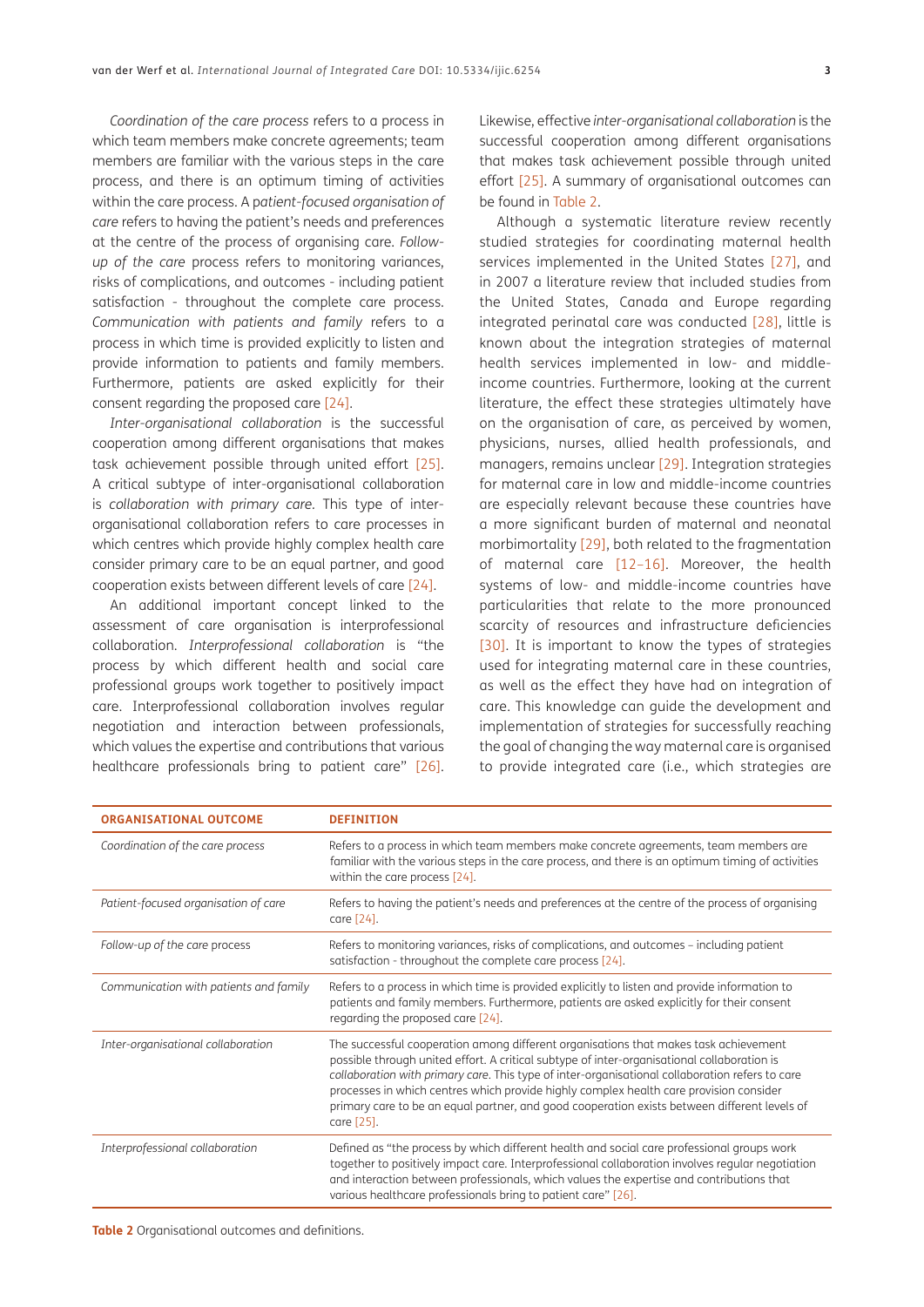effective for integrating care). Hence, this study aimed to identify and describe the strategies that have been used in low- and middle-income countries to integrate maternal care (i.e., deliver coherent, coordinated, and continuous services by cooperating actors across the care continuum) and their effect on the organisation of care.

## **METHODS**

We conducted a systematic literature review to identify, appraise, and synthesise all the relevant evidence about strategies for integrating maternal care in low- and middle-income countries. It was performed following the recommendations of the Cochrane Handbook for Systematic Reviews and reported according to Preferred Reporting Items for Systematic Reviews and Meta-Analyses [\[31,](#page-11-13) [32\]](#page-11-14). We followed a previously developed protocol registered in PROSPERO (CRD42020160718). We searched the following databases and search engines for relevant publications: MEDLINE, Embase, JSTOR, Healthcare Administration Database (ProQuest), Web of Science, Google Scholar, and Scopus. MEDLINE and EMBASE were selected because they are the most comprehensive databases indexing research related to health care. JSTOR, Scopus, and Web of science were selected because healthcare service research is a multidisciplinary field, and these databases and search engines allow access to information from multiple disciplines [\[33](#page-11-15)[–35\].](#page-11-16) We included the Healthcare Administration Database because of its emphasis on relevant fields for care integration strategies such as business management, personnel management, health economics, and public health administration [\[36\].](#page-11-17) Finally, we used Google Scholar for increasing the search's comprehensiveness, as it includes between 2 and 100 million records of academic and grey literature [\[37\].](#page-11-18) The search strategies were structured using Boolean, truncation, and proximity operators adapted for each search engine. We used both free text and controlled vocabulary. Such terms as the following were included in the search strategies: 'mothers', 'maternal health', 'maternity', 'motherhood', 'maternal-child health centres', 'maternal health services', 'prenatal care', 'perinatal care', 'postnatal care', 'prenatal care', 'antenatal', postpartum ', 'obstetric care', 'integrated care', 'coordinated care', 'disease management', 'case management', 'low income countries', 'middle income countries', 'middle income economies', 'lowermiddle-income economies', 'less developed countries', 'developing countries 'under-developed countries', and 'less developed economies'. Details of the search strategies are presented in Appendix 1.

We screened the references of selected publications to identify other relevant publications (snowballing). We

identified other publications citing the selected papers (reverse snowballing) through the citation tracking facility found in Google Scholar, WEB of knowledge, and PubMed (MEDLINE). Furthermore, we performed a hand search of the International Journal of Integrated Care and the Journal of Integrated Care.

The inclusion criteria included: 1) studies that assessed strategies explicitly aiming to integrate care for pregnant women and newborns. They could aim exclusively at integrating care for pregnant women and newborns, or they could be part of a population-based strategy for integrating care that explicitly included pregnant women and newborns. We considered all types of integration strategies (systemic, functional, service/ professional, clinical, normative, and organisational integration strategies) and their combinations. We also included 2) studies that assessed integration strategies implemented for maternal care in low- or middle– income countries as defined by the World Bank country classification [38], 3) studies that assessed whether care had been integrated effectively, evaluating changes in the coordination of the care process, patient-focused organisation of care, communication with patients and family, collaboration with primary care and follow-up to the care process, and interprofessional and interorganisational collaboration. Changes in these features of the organisation of care could be assessed using qualitative or quantitative methods. 4) Only studies in English and Spanish published during the last 5 years were considered for inclusion. We considered Spanish publications because many Latin American countries publish research in this language, and they are all lowand middle-income countries. Qualitative studies and quantitative studies based on primary data collection and secondary data analysis were included.

When appropriate, usual care, fragmented care, or care before integration strategies were implemented were used as comparators.

The exclusion criteria included: 1) Systematic and scoping reviews, editorials, and narrative reviews of the literature were excluded, although we checked their references for relevant publications. 2) Studies that did not have an abstract were excluded, as we used the abstract to screen publications. 3) We excluded studies published only as conference abstracts because it wasn't possible to perform an adequate quality assessment of this form of publication. 4) We excluded studies that assessed only health outcomes (morbidity and mortality), as the scope of this article is on the organisational outcomes and not the health outcomes.

The references and abstracts of all the identified publications were downloaded or manually entered into Mendeley® to identify duplicates. After duplicates were eliminated, title and abstract screening were conducted independently by two reviewers (LvdW, LP, DSS), following the exclusion and eligibility criteria to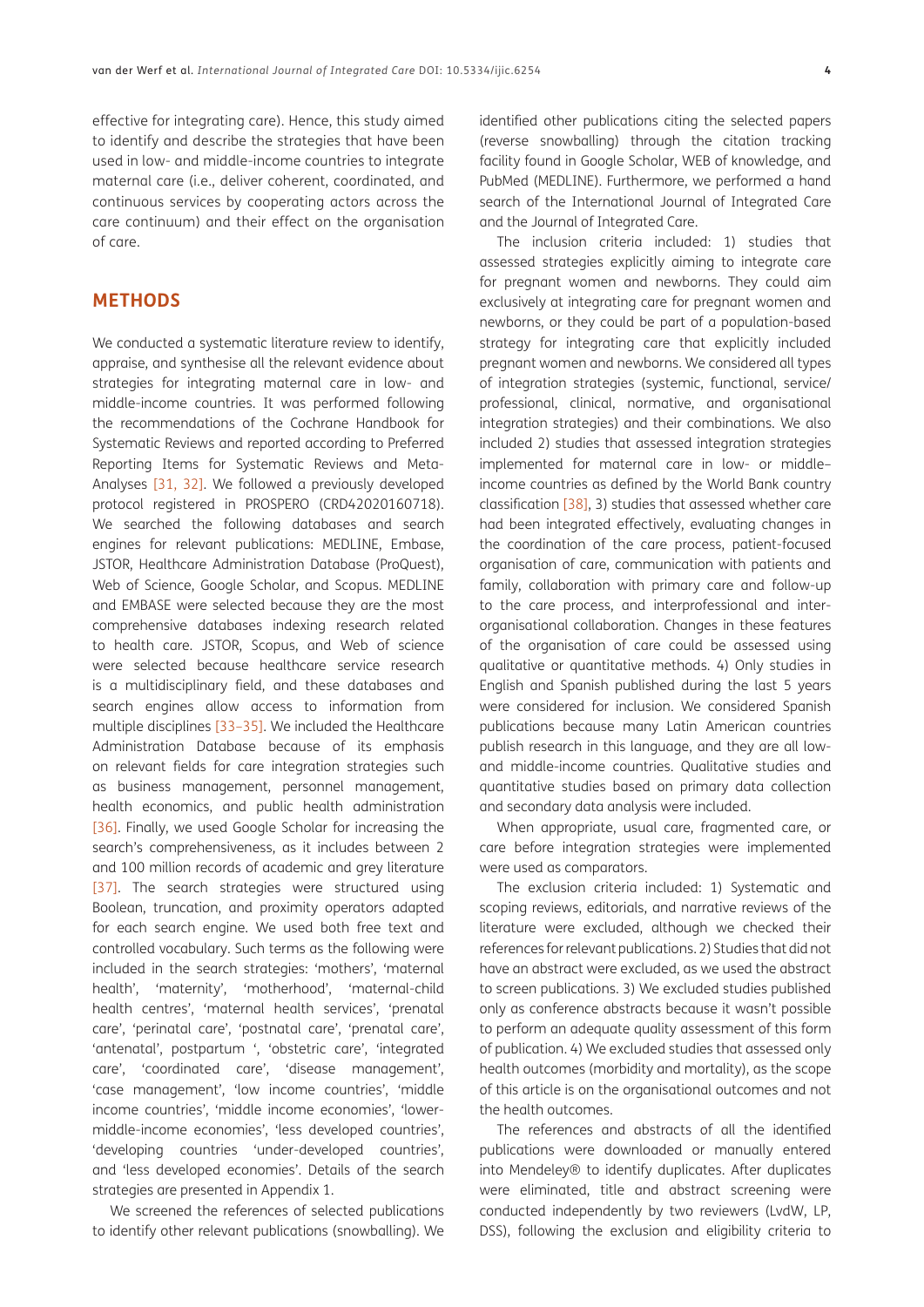eliminate non-relevant publications. Next, the full text of the remaining publications was assessed by one reviewer and verified by a second reviewer (after initial assessment by LvdW, the second reviewer, LP, also assessed the full text of the documents, and reviewed the judgement of the first reviewer). Disagreements were limited and resolved without difficulty through discussion. We documented the study selection and screening process in a flow diagram following the Preferred Reporting Items for Systematic Reviews and Meta-Analyses Statement [\[32\].](#page-11-14) We designed a data extraction form to extract information for each type of integration strategy (systemic integration, functional integration, service integration, clinical integration, normative integration, organisational integration) and the outcomes assessed for each strategy.

We critically appraised the included studies using an adapted quality appraisal tool applicable to each type of study (Qualitative studies: CASP questionnaire, and Quality assessment tool for quantitative studies [[39](#page-11-19)–[41](#page-11-20)], and the case study critical appraisal tool for case studies

[\[42\]](#page-12-0)). We constructed common categories to grade the quality of each quality appraisal tool (high, good, moderate, low, poor) and classified the overall quality of each of the publications according to these categories. We used the quality appraisal results to identify gaps in the literature caused by poor quality research, but not to exclude publications from the review.

#### **RESULTS**

Figure 1 presents an overview of the study selection process. We identified a total of 1,489 records through the electronic database search and thirty-one records through other sources (snowballing, Google Scholar, and hand search of Integrated Care Journals), resulting in a total of 1,520 publications. After duplicate removal, 1,430 articles remained. Following title and abstract screening, we assessed 165 publications for eligibility through fulltext review. Of these 165 articles, we excluded 151: sixtyseven publications were excluded because they did not

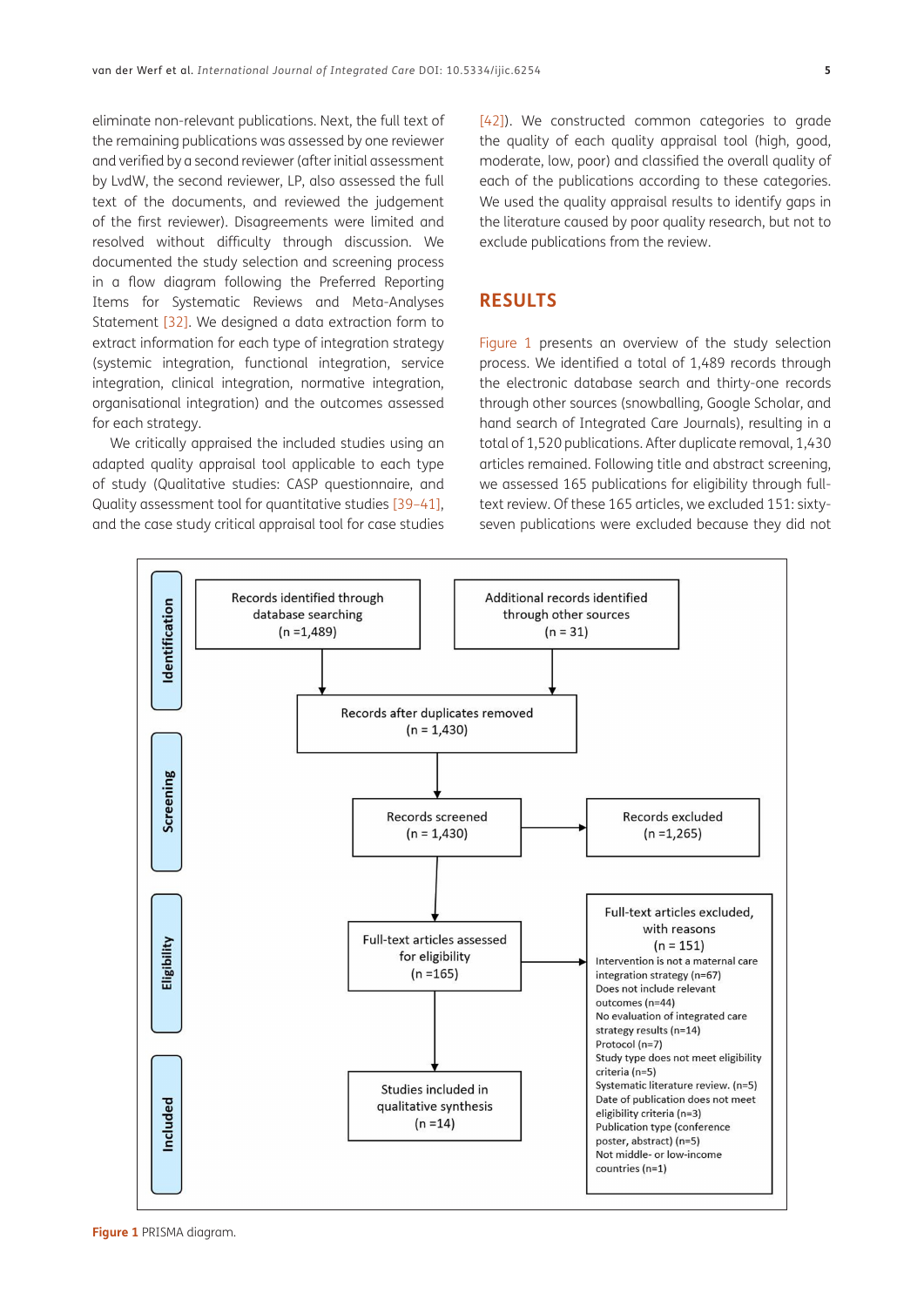assess maternal care integration strategies, 44 because they did not include relevant outcomes, 14 because they did not evaluate the results achieved by the care integration strategies, seven publications because they were research protocols, five publications because the study type did not meet the eligibility criteria, three studies because their date of publication did not meet the eligibility criteria, five because of publication type (conference abstract), and one publication because the study was not from a low- or middle-income country. We assessed the publications included in five systematic reviews for eligibility, but we ultimately excluded them because the primary studies they included did not meet the eligibility criteria. Appendix 2 contains a list of the reasons for excluding each publication. Finally, we included 14 publications that met the eligibility criteria [\[43,](#page-12-1) [44,](#page-12-2) [53](#page-12-3)[–56,](#page-12-4) [45](#page-12-5)[–52\]](#page-12-6). The characteristics of the included studies are summarised in Appendix 3.

We included four quantitative studies. Two of them were considered high-quality studies [\[50,](#page-12-7) [53\]](#page-12-3); one was of good quality [\[54\]](#page-12-8), and one was of moderate quality [\[48\]](#page-12-9). We included three mixed-method studies. After critical appraisal, we considered two studies to be high-quality studies [\[50,](#page-12-7) [53\]](#page-12-3). One of the studies was of moderate quality [\[56\]](#page-12-4). We included four qualitative studies. Three of them were high-quality studies [\[43,](#page-12-1) [47](#page-12-10), [49\],](#page-12-11) and one was of moderate quality [\[46\]](#page-12-12). Finally, we included three case studies. Two of them had good methodological quality [\[45,](#page-12-5) [51\],](#page-12-13) and one was of moderate quality [\[44\].](#page-12-2) The detailed formats for the quality appraisal can be found in Appendix 4.

#### **ORGANISATIONAL INTEGRATION STRATEGIES**

Four publications [\[43–](#page-12-1)[46\]](#page-12-12) described the outcomes of strategies that aimed to improve the coordination of maternal care through constructing new inter-

organisational relationships. Table 3 presents a summary of these strategies. All the strategies aimed to establish links between organisations providing health care, but they differed in the methods used to link the organisations and the strength of the links formed between them. These strategies had effects on inter-organisational collaboration and coordination of care.

Lhamsuren et al. [\[46\]](#page-12-12) and Dillip et al. [\[43\]](#page-12-1) described strategies that aimed to create links between organisations through alliances established at the level of employees, who were put in charge of referral from one organisation to another. Lhamsuren et al. [\[46\]](#page-12-12) described the "Reaching Every District" strategy in Mongolia to coordinate civil registration services and access to needed health services through a new partnership in which clients from health services were referred to the civil registration office and vice versa.

Dillip et al. [\[43\]](#page-12-1) described a strategy that consisted of joint training to formalise the links between community health workers, accredited drug dispensers, and health facility staff in the Kibaha district in Tanzania.

Kearns et al. [\[45\]](#page-12-5) described two strategies in which one of the core components was establishing referral networks. In Nairobi, during the early planning of the Jacaranda health centre, the management team assessed the capacity of higher-level facilities to admit their complicated labour and delivery cases and perform caesarean sections when needed. In Bangladesh, the Manoshi project created a network of urban community health workers who provide basic primary care. They secure access to emergency care through partnerships with referral facilities.

Kalita et al. [\[44\]](#page-12-2) described an organisational integration strategy that included characteristics of normative integration strategy. This strategy aimed to address the gaps in delivery of services and in human resource abilities and performance by horizontal and vertical integration

| <b>REFERENCE</b>         | <b>COUNTRY</b> | <b>NAME</b><br><b>STRATEGY DESCRIPTION</b>                          |                                                                              | <b>OUTCOME</b>                                                                                  |
|--------------------------|----------------|---------------------------------------------------------------------|------------------------------------------------------------------------------|-------------------------------------------------------------------------------------------------|
| Dillip et al. [43]       | Tanzania       | Training in Kibaha district                                         | Joint training to link health<br>workers                                     | Increased inter-organisational<br>collaboration<br>Increased collaboration with<br>primary care |
| Kalita et al. [44]       | India          | Integrating health and nutrition<br>programs in Chhattisgarh, India | Merger between health<br>programmes                                          | Improved coordination of care                                                                   |
| Kearns et al.<br>[45]    | Bangladesh     | The Manoshi Project                                                 | Building a direct referral<br>system                                         | Increased collaboration with<br>primary care<br>Increased inter-organisational<br>collaboration |
|                          | Kenya          | Jacaranda Health                                                    | Assessment of availability and<br>capabilities of facilities for<br>referral | Increased collaboration with<br>primary care<br>Increased inter-organisational<br>collaboration |
| Lhamsuren<br>et al. [46] | Mongolia       | Reaching Every District                                             | Partnership through referrals<br>from one organisation to<br>another         | Increased inter-organisational<br>collaboration                                                 |

**Table 3** Organisational integration strategies.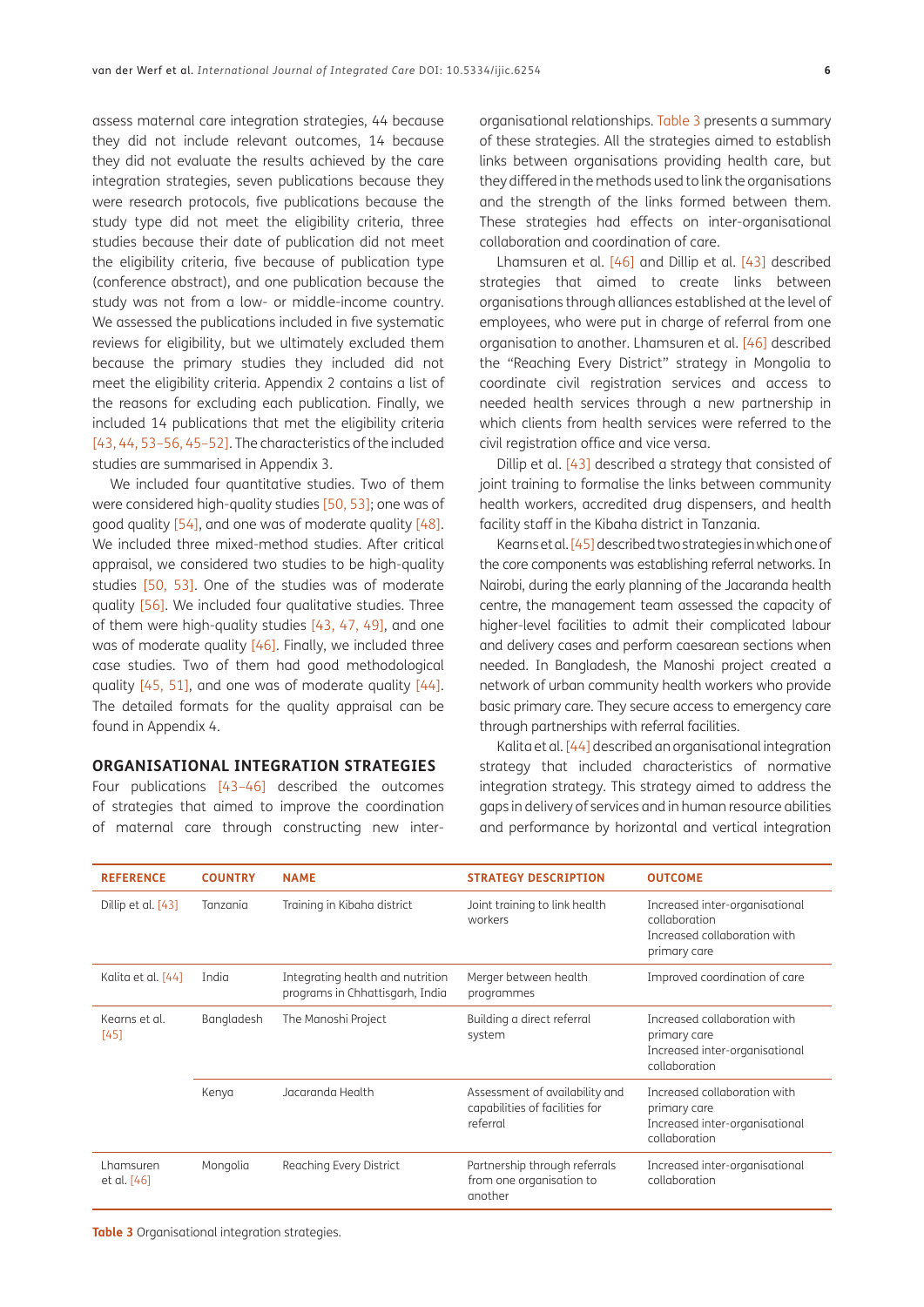between the child and maternal health and nutrition program structures. A state-level institution was created to lead the integration process and conceptualise and operationalise all innovations at the decentralised levels (i.e., create a common frame of reference). Furthermore, the strategy included joint training sessions for health and nutrition programme workers.

#### **SERVICE/PROFESSIONAL INTEGRATION STRATEGIES**

Four publications [\[45,](#page-12-5) [47](#page-12-10)–[49\]](#page-12-11) discussed strategies for integrating maternal care by creating new interactions between health professionals. These strategies, which are listed in Table 4, impacted inter-organisational collaboration, follow-up of the care process, and the patient-centeredness of care.

Jiang et al., [\[47\]](#page-12-10) Orya et al., [\[49\]](#page-12-11) Mwaniki et al., [\[48\]](#page-12-9) and Kearns et al. [\[45\]](#page-12-5) described strategies that consisted of creating a new role – liaison to the primary healthcare system. These strategies were implemented in China, Somalia, Sierra Leone, Kenya, Pakistan, and Ethiopia. They differed in that the strategies described by Jiang et al., [\[47\]](#page-12-10) Orya et al., [\[49\]](#page-12-11) and Mwaniki et al. [\[48\]](#page-12-9) worked to redefine the role of former traditional birth attendants to act as liaisons, to decrease non-skilled birth attendance. On the other hand, in the strategies described by Kearns et al., [\[45\]](#page-12-5) community health workers were the ones who acted as liaisons with the primary healthcare system. In both cases, there were increases in the proportion of women who received comprehensive antenatal care and other maternal care services; there was an increase in the demand for maternal and newborn services, and in the follow-up of the care process, and the acceptability of the care improved.

#### **CLINICAL INTEGRATION STRATEGIES**

Five publications [\[50,](#page-12-7) [52](#page-12-6)–[54](#page-12-8)] included three different strategies for coordinating care through understanding it as a single process. All of these clinical integration strategies were combined with functional integration strategies. Table 5 details the identified clinical integration strategies. These strategies consisted of decision support tools and clinical practice guidelines embedded in systems for information sharing between

| <b>REFERENCE</b>    | <b>COUNTRY</b>              | <b>NAME</b><br><b>STRATEGY DESCRIPTION</b>                                                                                                                                                                                  |                                             | <b>OUTCOME</b>                                                           |
|---------------------|-----------------------------|-----------------------------------------------------------------------------------------------------------------------------------------------------------------------------------------------------------------------------|---------------------------------------------|--------------------------------------------------------------------------|
| Jiang et al. [47]   | China                       | Safe motherhood program in rural<br>Guangxi Zhuang Autonomous                                                                                                                                                               | Traditional birth<br>attendants as liaisons | Improvement of follow-up                                                 |
| Kearns et al. [45]  | Ethiopia                    | Health extension worker (HEW)<br>Community health<br>workers as ligisons<br>programme                                                                                                                                       |                                             | Increased collaboration with<br>primary care                             |
|                     | Pakistan                    | Lady Health Worker                                                                                                                                                                                                          | Community health<br>workers as ligisons     | Increased collaboration with<br>primary care                             |
| Mwaniki et al. [48] | Kenya                       | The Kenya Kwale district improvement<br>collaborative                                                                                                                                                                       | Traditional birth<br>attendants as ligisons | Increased collaboration with<br>primary care<br>Improvement of follow-up |
| Orya et al. [49]    | Somalia and<br>Sierra Leone | Improving the reproductive and<br>sexual health of internally displaced<br>people, Maroodi Jeex, Somaliland.<br>Building capacity for the improvement<br>of infant and maternal health in<br>northern Bombali, Sierra Leone | Traditional birth<br>attendants as liaisons | Improvement of follow-up.<br>Making care more patient-<br>centred        |

**Table 4** Service/professional integration strategies.

| <b>REFERENCE</b>                                                         | <b>COUNTRY</b> | <b>NAME</b>                                                                                        | <b>STRATEGY DESCRIPTION</b>                                                                                    | <b>OUTCOME</b>                                                                                                                        |  |
|--------------------------------------------------------------------------|----------------|----------------------------------------------------------------------------------------------------|----------------------------------------------------------------------------------------------------------------|---------------------------------------------------------------------------------------------------------------------------------------|--|
| Carmichael et al. [50]<br>Balakrishnan et al. [51]<br>Borkum et al. [52] | India          | Information<br>communication<br>Technology Continuum<br>of Care Service                            | Mobile technology tool for<br>frontline workers                                                                | Improved coordination of the care<br>process<br>Improved interprofessional<br>collaboration<br>Improved follow-up of the care process |  |
| Graven et al. [53]                                                       | <b>Belize</b>  | Belize Integrated<br>Patient-centred<br>Country Wide Health<br><b>Information System</b><br>(BHIS) | Country-wide health<br>information system<br>with an embedded<br>maternal care program<br>management algorithm | Improved follow-up of care                                                                                                            |  |
| Osaki et al. [54]                                                        | Indonesia      | Maternal and child<br>health handbook                                                              | Home-based record                                                                                              | Improved follow-up of the care process                                                                                                |  |

**Table 5** Clinical integration strategies.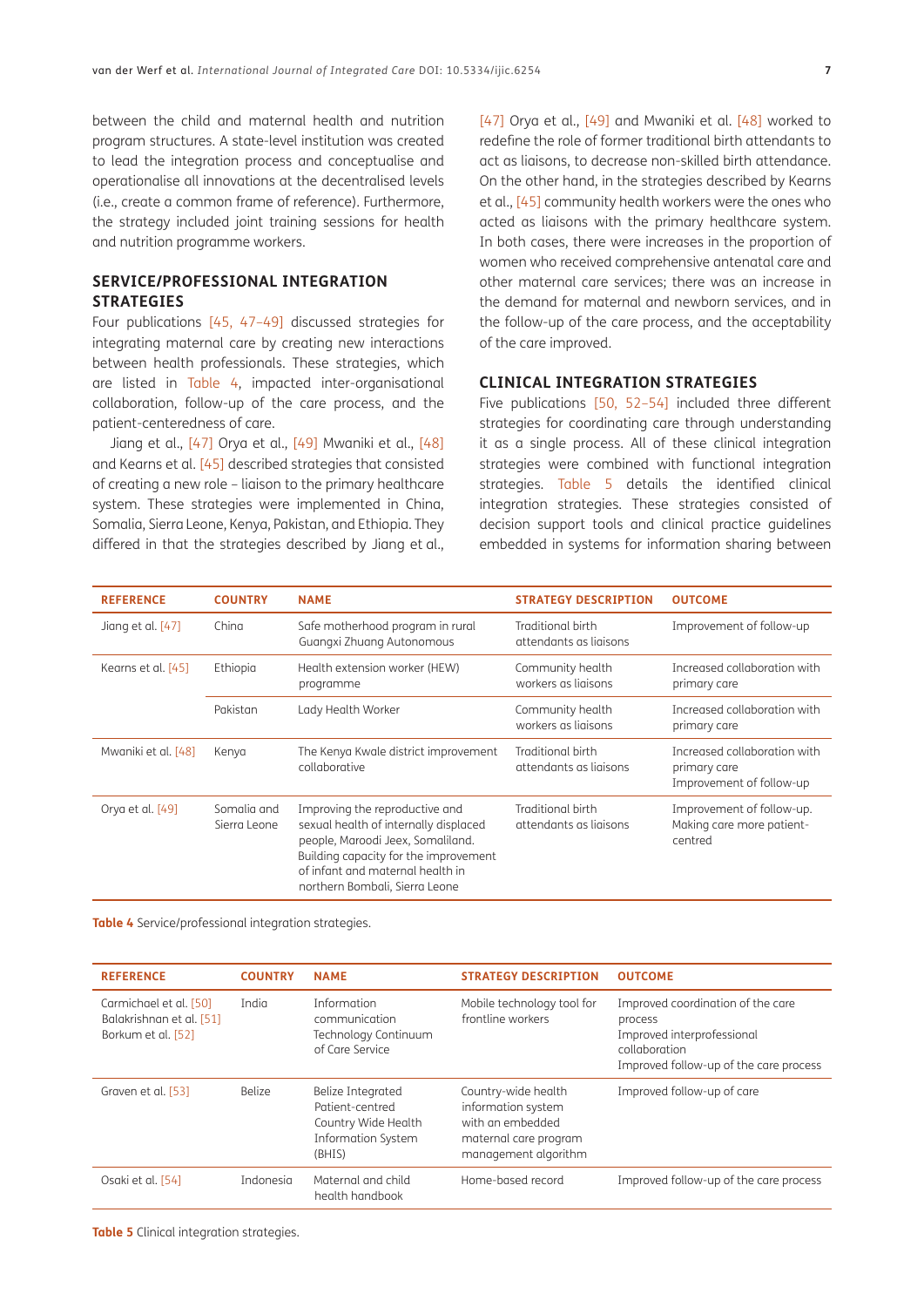healthcare providers. They influenced the follow-up of the care process, coordination of the care process, and interprofessional collaboration.

Osaki et al. (44) described a home-based maternal care record that includes information about the services that should be part of maternal care. Different health providers use this shared record to register information about the care process and coordinate the delivery of care. The authors found that a higher proportion of mothers who possessed home-based maternal care records received continuous maternal care than did women who did not have a record (65.7% vs 42.3%).

Carmichael et al., [\[50\]](#page-12-7) Balakrishnan et al., [\[51\]](#page-12-13) and Borkum et al. [\[52\]](#page-12-6) described and assessed a strategy for maternal care integration implemented in Bihar (India). It consisted of a mobile technology tool designed for community-based frontline health workers. It integrated multiple functions to assist frontline health workers in their duties, including registration and tracking of beneficiaries, automated scheduling of home visits, provision of health information through videos, guiding protocols for conducting home visits through checklists, a feature to track child immunisations, and supervisory tools.

Graven et al. [\[53\]](#page-12-3) also reported a strategy that consisted of a countrywide health information system with an embedded maternal care program management algorithm. Within one year of the system's deployment, the follow-up of the care process improved. Over 90% of all healthcare encounters were entered into the system, and after two years, this increased to over 95%.

#### **FUNCTIONAL INTEGRATION STRATEGIES**

Two publications [\[55](#page-12-14), [56\]](#page-12-4) described functional integration strategies that were not combined with clinical integration strategies. They affected inter-organisational collaboration, the follow-up of the care process, patient-centeredness of care, and communication with patients and family (Table 6).

Meyer et al. [\[56\]](#page-12-4) described a strategy in which homebased and facility-based healthcare information was linked using a smartphone-based platform (AitaHealth<sup>\*\*</sup>). According to the authors, the availability of health information for community-oriented primary health workers improved patient traceability and follow-up at home, making timely referrals possible. However, wrong addresses or personal identifications posed a challenge for tracing pregnant women.

Jalloh-Vos et al. [\[55\]](#page-12-14) described a functional integration strategy through mobile communications strategies. The strategy included establishing a virtual private network, distributing mobile phones and SIM cards to peripheral health units, and prepaid phone credit.

We did not identify publications that described the organisational outcomes of normative or systemic integration strategies in the context of maternal health care. Table 7 summarises the types of maternal care strategies implemented in low- and middle-income countries and their effects on the organisation of care.

| <b>REFERENCE</b>          | <b>COUNTRY</b> | <b>NAME</b>                           | <b>STRATEGY DESCRIPTION</b>                                                                                            | <b>OUTCOME</b>                                                                                                                                  |
|---------------------------|----------------|---------------------------------------|------------------------------------------------------------------------------------------------------------------------|-------------------------------------------------------------------------------------------------------------------------------------------------|
| Jalloh-Vos et al.<br>[55] | Sierra Leone   | Mobile<br>communication<br>strategies | Establishing a virtual private network<br>(VPN) and distributing mobile phones,<br>SIM cards, and prepaid phone credit | Improved communication with patients<br>and family<br>Increased interprofessional collaboration<br>Increased collaboration with primary<br>care |
| Meyer et al. [56]         | South Africa   | AitaHealth $\mathbb{R}^m$             | Home-based and facility-based<br>healthcare mobile information system                                                  | Improved follow-up of the care process                                                                                                          |

**Table 6** Functional integration strategies.

| <b>TYPE OF</b><br><b>INTEGRATION</b><br><b>STRATEGY</b> | <b>OUTCOME</b>                                                 |                                                          |                                                  |                                                                   |                                                         |                                                              |  |
|---------------------------------------------------------|----------------------------------------------------------------|----------------------------------------------------------|--------------------------------------------------|-------------------------------------------------------------------|---------------------------------------------------------|--------------------------------------------------------------|--|
|                                                         | <b>INTER-</b><br><b>ORGANISATIONAL</b><br><b>COLLABORATION</b> | <b>FOLLOW-UP</b><br><b>OF THE CARE</b><br><b>PROCESS</b> | <b>PATIENT-</b><br><b>CENTRED</b><br><b>CARE</b> | <b>COMMUNICATION</b><br><b>WITH PATIENTS</b><br><b>AND FAMILY</b> | <b>COORDINATION</b><br><b>OF CARE</b><br><b>PROCESS</b> | <b>INTER-</b><br><b>PROFESSIONAL</b><br><b>COLLABORATION</b> |  |
| Organisational                                          | $\ddot{}$                                                      | NI                                                       | NI                                               | NI                                                                | ÷                                                       | NI                                                           |  |
| Service/<br>professional                                | $\ddot{}$                                                      | ÷.                                                       | ÷                                                | NI                                                                | <b>NI</b>                                               | NI                                                           |  |
| <b>Functional</b>                                       | ÷.                                                             | ÷.                                                       | ÷                                                | ÷.                                                                | ΝI                                                      | NI                                                           |  |
| <b>Clinical plus</b><br>functional                      | <b>NI</b>                                                      | ÷                                                        | <b>NI</b>                                        | <b>NI</b>                                                         | ÷                                                       | ÷                                                            |  |

**Table 7** Effect of each type of maternal care integration strategy on organisational outcomes.

+: type of strategy listed in the corresponding line influenced the organisational outcome listed in the column. NI: effects of type of strategy listed on the line not identified for the type of outcome listed in the corresponding column.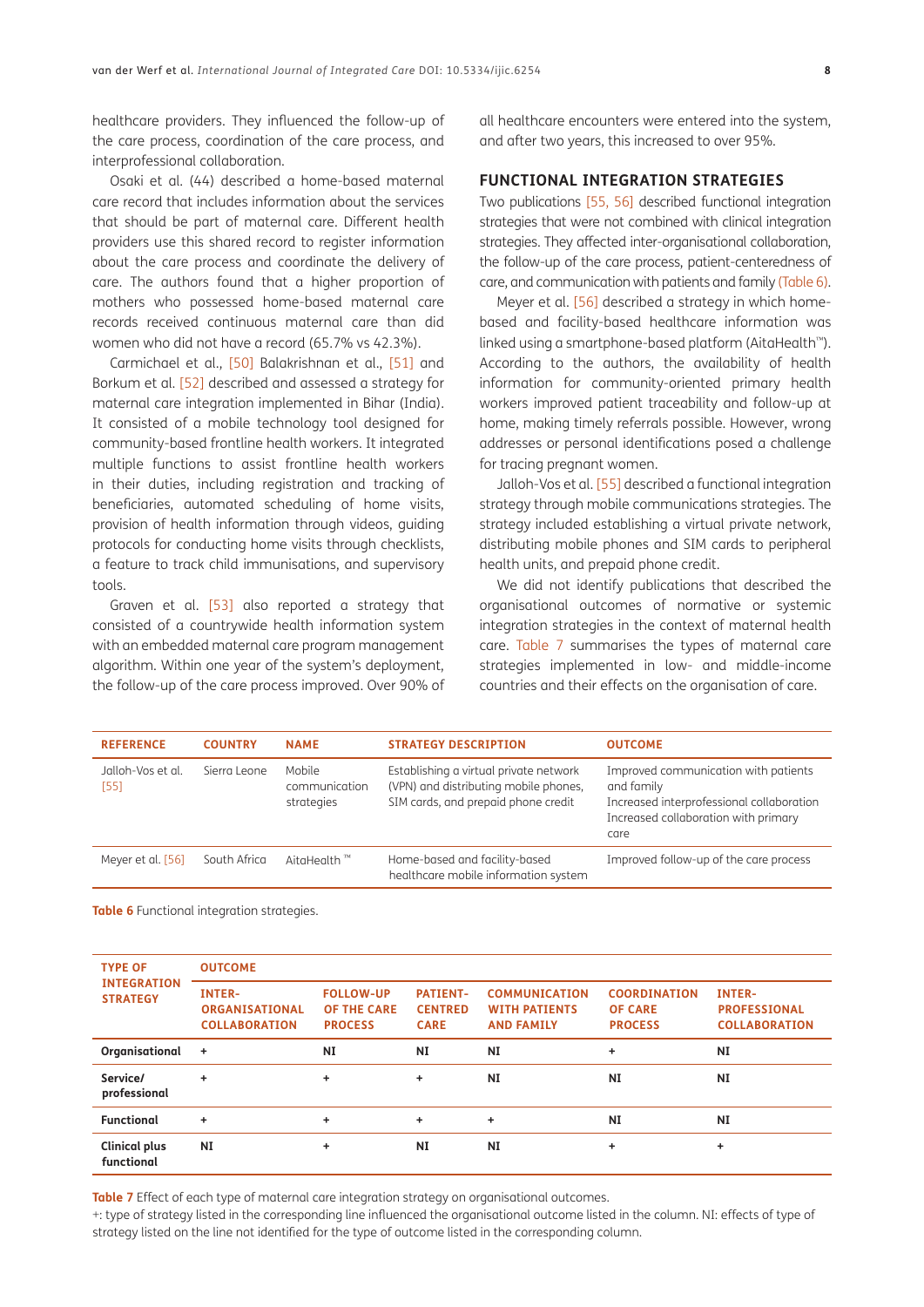## **DISCUSSION**

This study aimed to identify and describe the strategies that have been used in low -and middle-income countries to integrate maternal care (i.e., deliver coherent, coordinated, and continuous services by cooperating actors across the care continuum) and their effect on the organisation of care.

We identified five types of strategies that have been implemented in low- and middle-income countries. 1) Organisational integration strategies and 2) organisational combined with normative strategies led to an increased inter-organisational collaboration through the formation of links – with different degrees of strength - between organisations. These strategies were also associated with changes in the coordination of care. 3) Service/professional integration strategies, which consisted mainly of liaisons who acted as a link between the healthcare system and patients, increased the collaboration between organisations and seemed to improve the ability of health care to respond to variances, risks of complications, and outcomes of maternal care (i.e., follow-up of the care process). 4) Functional integration strategies had effects on multiple organisational outcomes, including the inter-organisational collaboration, follow-up, and patient-centeredness of the care process. 5) Clinical integration strategies coupled with functional integration strategies – such as medical records and mobile technology – were used to simplify access to information supporting decision-making for health professionals. In general, these strategies aimed to provide guidance and support for decision-making during care. This combination of strategies influenced the follow-up of the care process, the coordination of care, and interprofessional collaboration.

Overall, most types of strategies influenced interorganisational collaboration and the follow-up of the care process. Some strategies also affected the patientcenteredness of care, the coordination of the care process, communication with patients and family, and interprofessional collaboration. Our findings suggest that different types of strategies may lead to comparable organisational outcomes (e.g., organisational integration strategies and professional or service integration strategies may similarly influence inter-organisational collaboration). This finding needs further research, as some types of strategy may be easier to implement in a resource-constrained context – and thus preferred if they lead to comparable outcomes.

Strategies that impact inter-organisational collaboration may be widespread because this characteristic of care organisation may be perceived as particularly important for reducing maternal and neonatal deaths. For instance, inter-organisational collaboration may be crucial for a successful referral for delivery by a skilled health provider, which is considered the most important intervention to reduce maternal and neonatal mortality [\[57\]](#page-12-15). It may also be necessary for optimising the speed at which a referral toward emergency obstetric care may be achieved. Timely referral to emergency obstetric care is critical for reducing maternal mortality [\[58\]](#page-12-16). Because of this, inter-organisational collaboration may be particularly important in the context of maternal care integration.

An important finding was that most types of strategies described in theory (i.e., organisational, service/professional, functional, and clinical strategies) have been implemented and studied in low- and middleincome countries. The most frequent types of strategies were organisational and service/professional integration strategies. We did not identify any publications describing systemic integration strategies implemented in low- and middle-income countries.

Organisational strategies aimed to establish links between independent organisations, but they differed in the methods used to link the organisations and the strength of the links formed between them. While in some cases organisations were fully merged, in other strategies, organisations formed weaker links between each other, such as referral networks or joint training. However, they all affected inter-organisational collaboration and collaboration with primary care. This finding supports evidence from previous observations of the effect of organisational alliances (without full integration) on inter-organisational collaboration [\[59\].](#page-12-17) However, further research is necessary to establish whether the strength of organisational links influences the degree of inter-organisational collaboration achieved.

The establishment of liaisons that act as a formal link between the health system and patients was one of the most frequently used integration strategies implemented in low- and middle-income countries. A systematic literature review that gathered evidence about maternal care coordination programmes implemented in the United States found that a similar strategy, individual case management, was one of their most frequent components. It consisted of visits by a case manager, regular contact between patient and case manager to discuss pregnancy questions and concerns, and the case manager initiating and scheduling appointments with other specialists or programs. However, in the United States, case managers were usually nurses or general practitioners, while in low- and middle-income countries, liaisons were generally community health workers and traditional birth attendants [\[27\].](#page-11-10)

Our study found that community health workers as liaisons made care more focused on a patient's needs and preferences. This finding is consistent with recent research that identified that community healthcare workers frequently act as mediators between individuals and health services, acting as cultural mediators, serving as patient and community advocates, assisting patients with appropriate health services utilisation, providing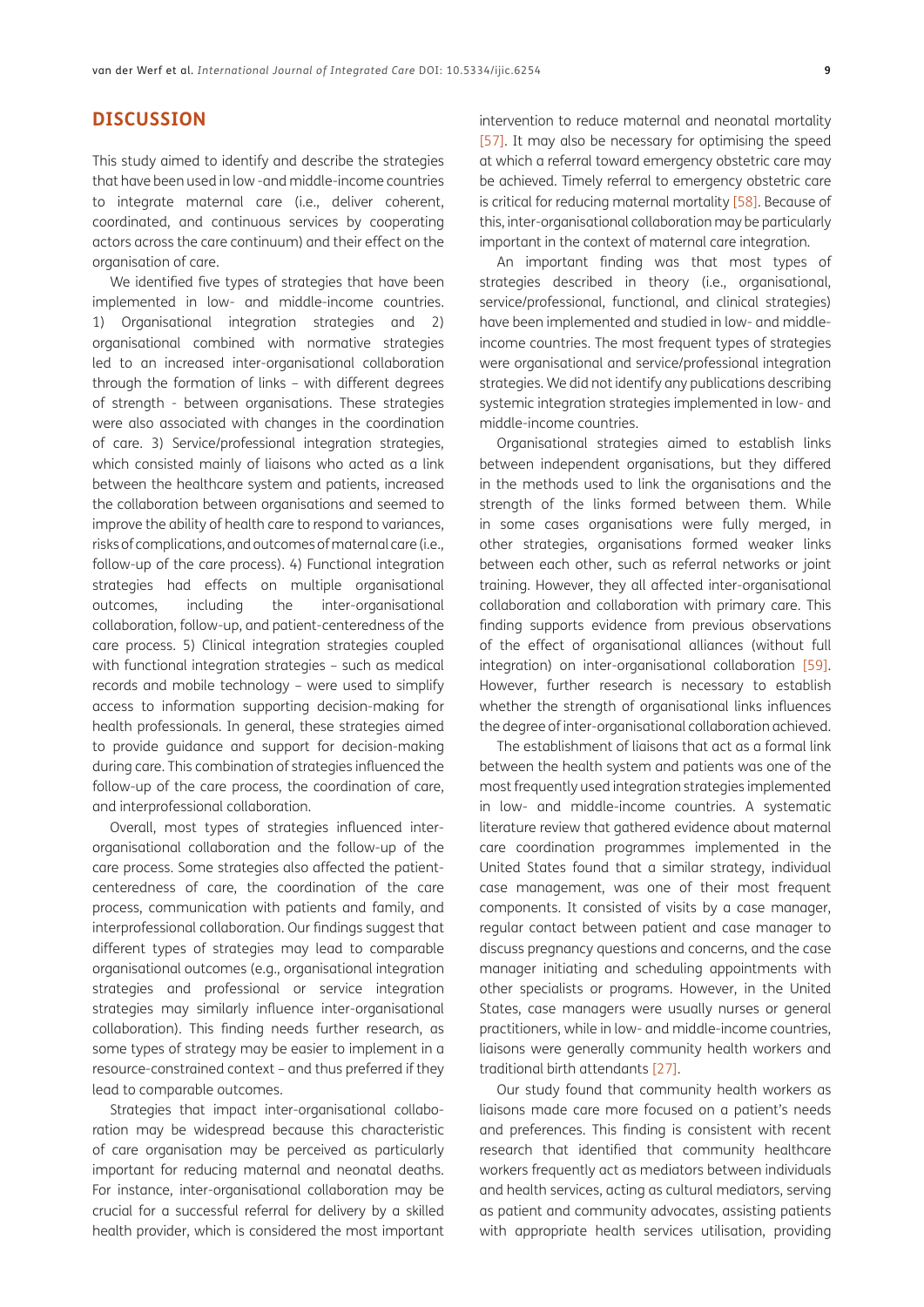psychosocial support to patients, providing health education and motivation for behaviour change to community members [\[60\]](#page-12-18). Although budget constraints are the likely reason behind community health workers and traditional birth attendants acting as liaisons in low- and middle-income countries instead of nurses and general practitioners, the former may offer an advantage in some contexts because of their practical knowledge of the community and its culture.

Kroll-Desrosiers et al. [\[27\]](#page-11-10) found that having a team approach to decision-making was a frequent component of maternal care coordination programmes implemented in the United States. In contrast, we did not identify any publication describing this type of service/professional integration strategy in low- and middle-income countries. The absence of this type of integration strategy may be related to differences in the number of health workers and professional backgrounds involved in the maternal care continuum in low- and middle-income countries [\[61\]](#page-12-19).

Most of the publications reported on strategies for maternal care integration in countries in Asia and Africa. Only one publication was from Latin America and the Caribbean (Belize). Although several care integration strategies may have been implemented in other lowand middle-income countries, these may be unstudied or unpublished.

The findings of this systematic literature review may be somewhat limited by the fact that in the included publications, organisational outcomes had not been defined explicitly according to the pre-specified categories (coordination of the care process, patientfocused organisation of care, communication with patients and family, inter-organisational collaboration and collaboration with primary care, follow-up of the care process and interprofessional collaboration). Because of this, it was necessary to categorise outcomes that were considered equivalent to the pre-specified organisation outcomes (i.e., we established whether the concept behind the outcomes assessed by each study matched the pre-established organisational outcomes and categorised the assessed outcomes accordingly). Our categorisation may lead to differences in the interpretation of the outcomes and limited reproducibility.

Although instruments for measuring the integration of care have been developed [\[23](#page-11-6), [24\]](#page-11-7), they have not been validated in low- and middle-income countries and, to our knowledge, they have not been used for measuring the effective integration of maternal care. Future studies that validate the operationalisation of organisational outcomes in low- and middle-income countries are needed to understand the comparative effectiveness of care integration strategies on maternal care.

Care integration strategies can be part of complex interventions that include several components. Integration strategies may be coupled with interventions that strengthen the health system or they may be part of

a broader strategy for improving the quality of health services. These interventions may act independently and interdependently. Because of this, some of the included interventions may have included additional elements that influenced the organisation of care. However, we categorised each strategy according to its main components and linked each of them to the specific organisational outcomes that were influenced by them. Thus, a better understanding of the effects that each type of strategy may have on the organisation of care provides insights for the design of combined integration strategies that act upon issues identified in the organisation of care.

Another source of uncertainty that must be considered in interpreting the findings of this systematic review is that because care integration strategies are complex, designing randomised controlled studies to evaluate them is burdensome [\[62\]](#page-12-20). Accordingly, research into these strategies has been limited. Furthermore, some of the studies were of moderate methodological quality [\[44,](#page-12-2)  [46](#page-12-12), [48,](#page-12-9) [56](#page-12-4)]. Therefore, the available evidence is subject to relevant sources of bias.

Although other methodologies, such as the integrative review might allow a better combination of the findings from the diverse types of research methodologies included [\[63\]](#page-13-0), we chose to conduct a systematic literature review as this type of secondary research is considered the most reliable source of evidence to guide practice [\[64\]](#page-13-1). This type of review is useful for identifying what has been written on a subject, reveals interpretable patterns, allows identification of areas where further research is required, and can be the basis for theory and framework development [65]. Furthermore, it can include all types of primary research, regardless of their methodology [\[64\]](#page-13-1).

Notwithstanding these limitations, this systematic review provides an overview of the diverse strategies that have been used in low- and middle-income countries to integrate maternal care, as well as their effects on the organisation of maternal care. The review allows a better understanding of strategies used in contexts where resources are significantly constrained and where, in addition to integrating maternal care, there is a need to strengthen the health system in general. These insights can guide the development of policies that enable the implementation of successful maternal care integration strategies.

#### **CONCLUSIONS**

Most types of the strategies described in theory have been implemented in low- and middle-income countries. Overall, most types of strategies influenced inter-organisational collaboration and the follow-up of the care process. Some strategies also affected the patient-centeredness of care, the coordination of the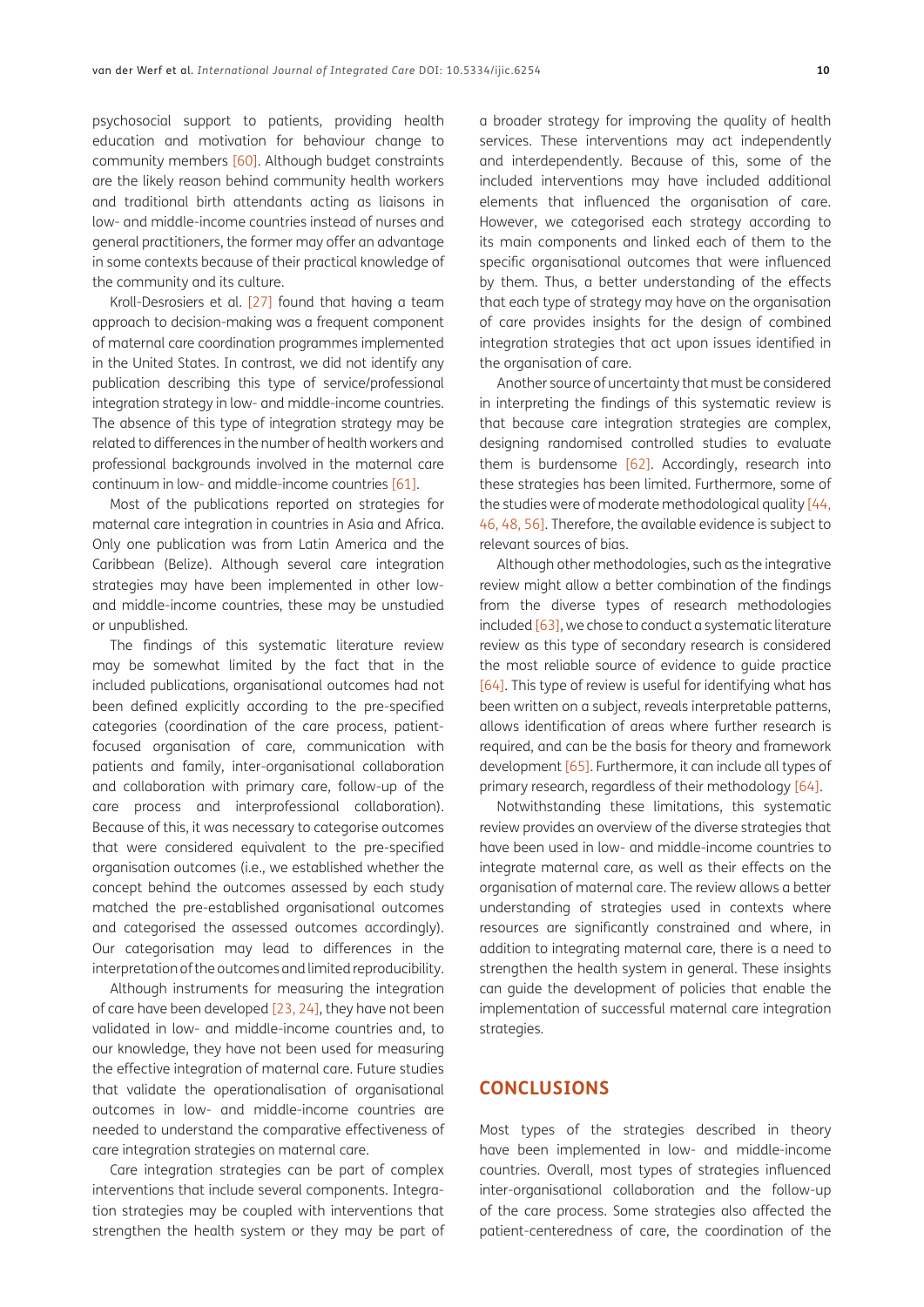care process, communication with patients and family, and interprofessional collaboration. Our findings suggest that different types of strategies may lead to comparable organisational outcomes – e.g., organisational integration strategies and professional or service integration strategies may similarly influence inter-organisational collaboration. The latter may play a critical role in the context of maternal care integration, as it aligns with changes in the organisation of care that are considered necessary for reducing maternal and neonatal mortality.

### **ADDITIONAL FILE**

The additional file for this article can be found as follows:

**• Appendices.** Appendix 1 to 4. DOI: [https://doi.](https://doi.org/10.5334/ijic.6254.s1) [org/10.5334/ijic.6254.s1](https://doi.org/10.5334/ijic.6254.s1)

### **REVIEWERS**

Miia Tuominen, Research Manager, PhD., Sote Academy – Centre for Education and Research on Health and Social Services *and* Department of Public Health, Faculty of Medicine, University of Turku, Finland.

One anonymous reviewer.

## **FUNDING INFORMATION**

Funding was provided by the Care and Public Health Research Institute (CAPHRI), Faculty of Health Medicine and Life Sciences, Maastricht University.

## **COMPETING INTERESTS**

The authors have no competing interests to declare.

## **AUTHOR AFFILIATIONS**

**Laura van der Werf**[orcid.org/0000-0001-5676-9108](https://orcid.org/0000-0001-5676-9108) Department of Health Services Research, Care and Public Health Research Institute (CAPHRI), Faculty of Health Medicine and Life Sciences, Maastricht University, P.O. Box 616, 6200 MD Maastricht, NL

**Silvia Evers D** [orcid.org/0000-0003-1026-570X](https://orcid.org/0000-0003-1026-570X)

Department of Health Services Research, Care and Public Health Research Institute (CAPHRI), Faculty of Health Medicine and Life Sciences, Maastricht University, P.O. Box 616, 6200 MD Maastricht, NL; Centre for Economic Evaluation and Machine Learning, Netherlands Institute of Mental Health and Addiction, Trimbos Institute, Utrecht, NL

Laura Prieto-Pinto <sup>1</sup> [orcid.org/0000-0002-9489-2585](https://orcid.org/0000-0002-9489-2585) MSc Clinical Epidemiology, Universidad Nacional de Colombia, CO

**Daniel Samacá-Samacá <sup>D</sup>[orcid.org/0000-0002-0782-4315](https://orcid.org/0000-0002-0782-4315)** MSc Clinical Epidemolgy student, Universidad Nacional de Colombia, CO

**Aggie Paulus D** [orcid.org/0000-0002-2086-6106](https://orcid.org/0000-0002-2086-6106) Department of Health Services Research, Care and Public Health Research Institute (CAPHRI), Faculty of Health Medicine and Life Sciences, Maastricht University, P.O. Box 616, 6200 MD Maastricht, NL

## **REFERENCES**

- <span id="page-10-0"></span>1. **NCBI.** Maternal Health Services - MeSH - NCBI 1968.
- <span id="page-10-1"></span>2. **World Health Organization (WHO).** WHO factsheets: Maternal mortality; 2018.
- <span id="page-10-2"></span>3. **Diwan P.** Management Principles and Practices. Excel Books India; n.d.
- <span id="page-10-3"></span>4. **Puchalski Ritchie LM, Khan S, Moore JE, Timmings C, van Lettow M, Vogel JP,** et al. Low- and middle-income countries face many common barriers to implementation of maternal health evidence products. *J Clin Epidemiol*. 2016; 76: 229–37. DOI: <https://doi.org/10.1016/j.jclinepi.2016.02.017>
- 5. **Watkins V, Nagle C, Kent B, Hutchinson AM.** Labouring Together: collaborative alliances in maternity care in Victoria, Australia—protocol of a mixed-methods study. *BMJ Open*. 2017; 7: e014262. DOI: [https://doi.org/10.1136/](https://doi.org/10.1136/bmjopen-2016-014262) [bmjopen-2016-014262](https://doi.org/10.1136/bmjopen-2016-014262)
- 6. **Nair M, Yoshida S, Lambrechts T, Boschi-Pinto C, Bose K, Mason EM,** et al. Facilitators and barriers to quality of care in maternal, newborn and child health: a global situational analysis through metareview. *BMJ Open*. 2014; 4: e004749. DOI: [https://doi.org/10.1136/](https://doi.org/10.1136/bmjopen-2013-004749) [bmjopen-2013-004749](https://doi.org/10.1136/bmjopen-2013-004749)
- 7. **Larkin P, Begley CM, Devane D.** 'Not enough people to look after you': an exploration of women's experiences of childbirth in the Republic of Ireland. *Midwifery*. 2012; 28: 98–105. DOI:<https://doi.org/10.1016/j.midw.2010.11.007>
- 8. **Janssen BM, Wiegers TA.** Strengths and weaknesses of midwifery care from the perspective of women. *Evidence-Based Midwifery*. 2006; 4: 53–60.
- 9. **Mintzberg H.** Structure in fives: Designing effective organizations. Prentice-Hall, Inc; 1993.
- <span id="page-10-4"></span>10. **McAlearney AS, Kovner AR.** Health Services Management: A Case Study Approach. Eleventh e. Chicago, Illinois: Health Administration Press; 2018.
- <span id="page-10-5"></span>11. **Enthoven AC.** Integrated delivery systems: the cure for fragmentation. *Am J Manag Care*. 2009; 15: S284–90.
- 12. **Ruiz-Rodríguez M, Wirtz VJ, Nigenda G.** Organizational elements of health service related to a reduction in maternal mortality: The cases of Chile and Colombia. *Health Policy (New York)*. 2009; 90: 149–55. DOI: [https://](https://doi.org/10.1016/j.healthpol.2008.09.006) [doi.org/10.1016/j.healthpol.2008.09.006](https://doi.org/10.1016/j.healthpol.2008.09.006)
- 13. **Wong PC, Kitsantas P.** A review of maternal mortality and quality of care in the USA. *J Matern Fetal Neonatal Med*. 2019; 1–13. DOI: [https://doi.org/10.1080/14767058.2019.](https://doi.org/10.1080/14767058.2019.1571032) [1571032](https://doi.org/10.1080/14767058.2019.1571032)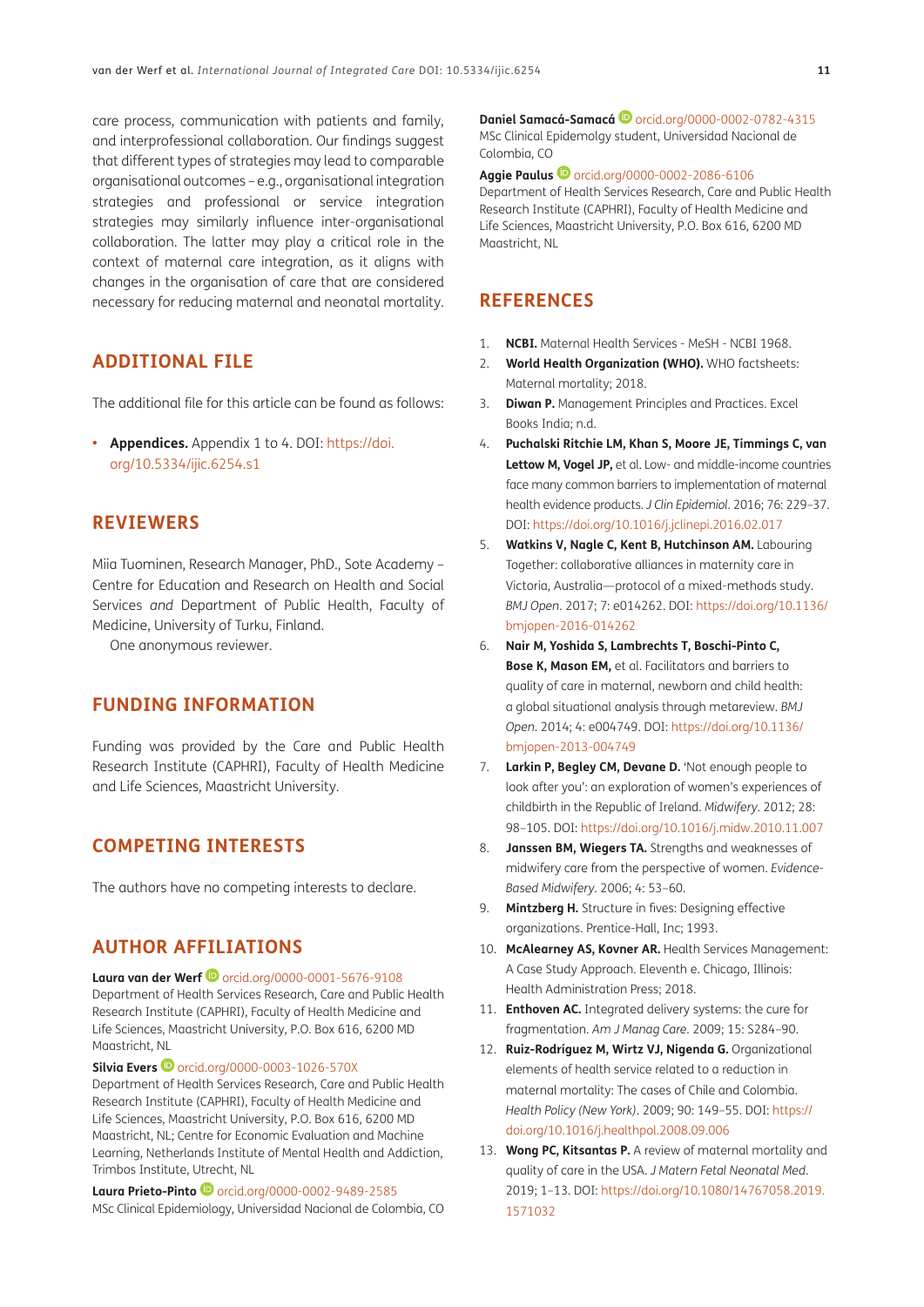- 14. **Portela MC, Lima SML, Da Costa Reis LG, Martins M, Aveling EL.** Challenges to the improvement of obstetric care in maternity hospitals of a large Brazilian city: An exploratory qualitative approach on contextual issues. *BMC Pregnancy Childbirth*. 2018; 18: 459. DOI: [https://doi.](https://doi.org/10.1186/s12884-018-2088-3) [org/10.1186/s12884-018-2088-3](https://doi.org/10.1186/s12884-018-2088-3)
- 15. **Thu NTH, McDonald F, Witter S, Wilson A.** Three nooses on our head: The influence of district health reforms on maternal health service delivery in Vietnam. *Int J Heal Policy Manag*. 2018; 7: 593–602. DOI: [https://doi.](https://doi.org/10.15171/ijhpm.2017.134) [org/10.15171/ijhpm.2017.134](https://doi.org/10.15171/ijhpm.2017.134)
- <span id="page-11-0"></span>16. **Place JMS, Allen-Leigh B, Billings DL, Dues KM, de Castro F.** Detection and care practices for postpartum depressive symptoms in public-sector obstetric units in Mexico: Qualitative results from a resource-constrained setting. *Birth*. 2017; 44: 390–6. DOI:<https://doi.org/10.1111/birt.12304>
- <span id="page-11-1"></span>17. **Kodner DL.** All together now: a conceptual exploration of integrated care. *Healthc Q*. 2009; 13 Spec No: 6–15. DOI: <https://doi.org/10.12927/hcq.2009.21091>
- 18. **Kümpers S, Van Raak A, Hardy B, Mur I.** The influence of institutions and culture on health policies: different approaches to integrated care in England and The Netherlands. *Public Adm*. 2002; 80: 339–58. DOI: [https://](https://doi.org/10.1111/1467-9299.00307) [doi.org/10.1111/1467-9299.00307](https://doi.org/10.1111/1467-9299.00307)
- <span id="page-11-2"></span>19. **Lazzerini M, Ciuch M, Rusconi S, Covi B.** Facilitators and barriers to the effective implementation of the individual maternal near-miss case reviews in low/middle-income countries: A systematic review of qualitative studies. *BMJ Open*. 2018; 8: e021281. DOI: [https://doi.org/10.1136/](https://doi.org/10.1136/bmjopen-2017-021281) [bmjopen-2017-021281](https://doi.org/10.1136/bmjopen-2017-021281)
- <span id="page-11-3"></span>20. **Valentijn PP, Schepman SM, Opheij W, Bruijnzeels MA.** Understanding integrated care: a comprehensive conceptual framework based on the integrative functions of primary care. *Int J Integr Care*. 2013; 13: e010. DOI: <https://doi.org/10.5334/ijic.886>
- <span id="page-11-4"></span>21. **World Health Organization- Regional Office for Europe.** Integrated care models: an overview Working document. 2016.
- <span id="page-11-5"></span>22. **Fulop N, Mowlem A.** Building integrated care: Lessons from the UK and elsewhere the voice of NHS leadership. London: NHS Confederation; 2005.
- <span id="page-11-6"></span>23. **Seys D, Deneckere S, Sermeus W, Gerven E Van, Panella M, Bruyneel L,** et al. The Care Process Self-Evaluation Tool: a valid and reliable instrument for measuring care process organization of health care teams. *BMC Health Serv Res*. 2013; 13: 325. DOI: [https://doi.org/10.1186/1472-6963-](https://doi.org/10.1186/1472-6963-13-325) [13-325](https://doi.org/10.1186/1472-6963-13-325)
- <span id="page-11-7"></span>24. **Vanhaecht K, De Witte K, Depreitere R, Van Zelm R, De Bleser L, Proost K,** et al. Development and validation of a care process self-evaluation tool. *Heal Serv Manag Res*. 2007; 20: 189–202. DOI: [https://doi.](https://doi.org/10.1258/095148407781395964) [org/10.1258/095148407781395964](https://doi.org/10.1258/095148407781395964)
- <span id="page-11-8"></span>25. **Willumsen E, Ahgren B, Odegard A.** A conceptual framework for assessing interorganizational integration and interprofessional collaboration. *J Interprof Care*. 2012;

26: 198–204. DOI: [https://doi.org/10.3109/13561820.2011](https://doi.org/10.3109/13561820.2011.645088) [.645088](https://doi.org/10.3109/13561820.2011.645088)

- <span id="page-11-9"></span>26. **Reeves S, Pelone F, Harrison R, Goldman J, Zwarenstein M.** Interprofessional collaboration to improve professional practice and healthcare outcomes. *Cochrane Database Syst Rev*; 2017. DOI: [https://doi.org/10.1002/14651858.](https://doi.org/10.1002/14651858.CD000072.pub3) [CD000072.pub3](https://doi.org/10.1002/14651858.CD000072.pub3)
- <span id="page-11-10"></span>27. **Kroll-Desrosiers AR, Crawford SL, Moore Simas TA, Rosen AK, Mattocks KM.** Improving Pregnancy Outcomes through Maternity Care Coordination: A Systematic Review. *Womens Health Issues*. 2016; 26: 87–99. DOI: [https://doi.](https://doi.org/10.1016/j.whi.2015.10.003) [org/10.1016/j.whi.2015.10.003](https://doi.org/10.1016/j.whi.2015.10.003)
- 28. **Rodríguez C, Rivières-Pigeon C.** A literature review on integrated perinatal care. *Int J Integr Care*. 2007; 7: e28. DOI: <https://doi.org/10.5334/ijic.202>
- <span id="page-11-11"></span>29. **World Health Organization (WHO).** World Health organization Fact Sheets: Maternal mortality; 2019.
- <span id="page-11-12"></span>30. **Mills A.** Health Care Systems in Low- and Middle-Income Countries. *N Engl J Med*. 2014; 370: 552–7. DOI: [https://doi.](https://doi.org/10.1056/NEJMra1110897) [org/10.1056/NEJMra1110897](https://doi.org/10.1056/NEJMra1110897)
- <span id="page-11-13"></span>31. Cochrane Handbook for Systematic Reviews of Interventions; 2019. DOI: [https://doi.](https://doi.org/10.1002/9781119536604) [org/10.1002/9781119536604](https://doi.org/10.1002/9781119536604)
- <span id="page-11-14"></span>32. **Hutton B, Salanti G, Caldwell DM, Chaimani A, Schmid CH, Cameron C,** et al. The PRISMA extension statement for reporting of systematic reviews incorporating network meta-analyses of health care interventions: checklist and explanations. *Ann Intern Med*. 2015; 162: 777–84. DOI: <https://doi.org/10.7326/M14-2385>
- <span id="page-11-15"></span>33. **SCOPUS.** Content – How Scopus Works – Scopus – | Elsevier solutions; n.d.
- 34. **Web of Science Group.** Web of Science; 2020.
- <span id="page-11-16"></span>35. **JSTOR.** Home | About JSTOR n.d.
- <span id="page-11-17"></span>36. **Healthcare Administration Database.** Products - Healthcare Administration Database; n.d.
- <span id="page-11-18"></span>37. **Haddaway NR, Collins AM, Coughlin D, Kirk S.** The Role of Google Scholar in Evidence Reviews and Its Applicability to Grey Literature Searching. *PLoS One*. 2015; 10: e0138237. DOI: [https://doi.org/10.1371/journal.](https://doi.org/10.1371/journal.pone.0138237) [pone.0138237](https://doi.org/10.1371/journal.pone.0138237)
- 38. **World Bank.** World Bank Country and Lending Groups World Bank Data Help Desk; n.d. [https://datahelpdesk.](https://datahelpdesk.worldbank.org/knowledgebase/articles/906519-world-bank-country-and-lending-groups) [worldbank.org/knowledgebase/articles/906519-world](https://datahelpdesk.worldbank.org/knowledgebase/articles/906519-world-bank-country-and-lending-groups)[bank-country-and-lending-groups](https://datahelpdesk.worldbank.org/knowledgebase/articles/906519-world-bank-country-and-lending-groups) (accessed November 4, 2019).
- <span id="page-11-19"></span>39. **Whiting P, Savovic J, Higgins JPT, Caldwell DM, Reeves BC, Shea B,** et al. ROBIS: A new tool to assess risk of bias in systematic reviews was developed. *J Clin Epidemiol*. 2016; 69: 225–34. DOI: [https://doi.org/10.1016/j.](https://doi.org/10.1016/j.jclinepi.2015.06.005) [jclinepi.2015.06.005](https://doi.org/10.1016/j.jclinepi.2015.06.005)
- 40. **Critical Appraisal Skills Programme.** CASP Checklist: 10 questions to help you make sense of a Qualitative research; 2018.
- <span id="page-11-20"></span>41. **Thomas H.** Quality assessment tool for quantitative studies. *Toronto Eff Public Heal Pract Proj McMaster Univ*; 2003.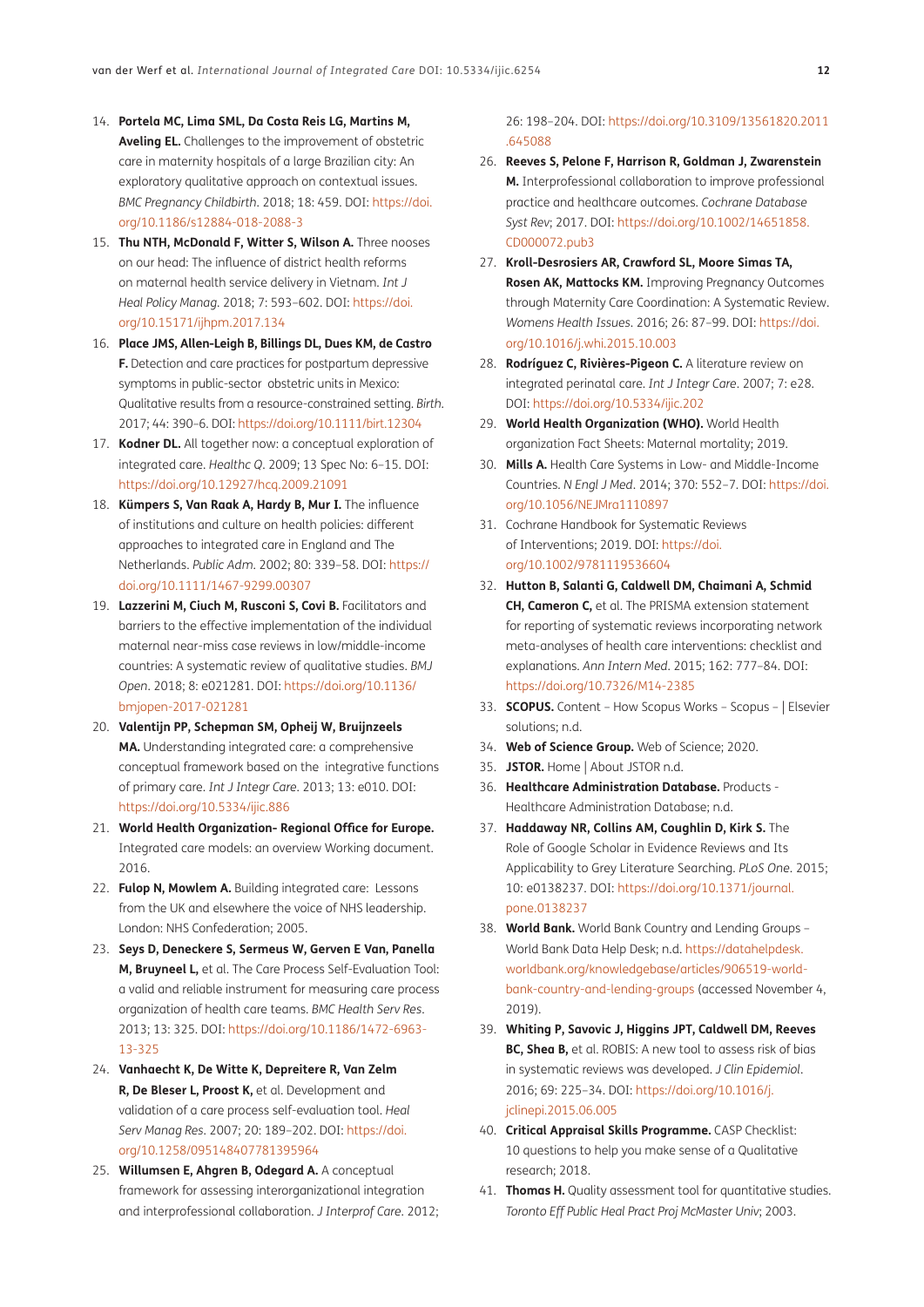- <span id="page-12-0"></span>42. **CEBMa center fo evidence-based management.** Critical Appraisal of a Case Stud; 2019.
- <span id="page-12-1"></span>43. **Dillip A, Kimatta S, Embrey M, Chalker JC, Valimba R, Malliwah M,** et al. Can formalizing links among community health workers, accredited drug dispensing outlet dispensers, and health facility staff increase their collaboration to improve prompt access to maternal and child care? A qualitative study in Tanzania. *BMC Health Serv Res*. 2017; 17: 416. DOI: [https://doi.org/10.1186/s12913-](https://doi.org/10.1186/s12913-017-2382-1) [017-2382-1](https://doi.org/10.1186/s12913-017-2382-1)
- <span id="page-12-2"></span>44. **Kalita A, Mondal S.** Role of innovative institutional structures in integrated governance: A case study of integrating health and nutrition programs in Chhattisgarh, India. *J Heal Organ Manag*. 2012; 26: 758–77. DOI: [https://](https://doi.org/10.1108/14777261211277005) [doi.org/10.1108/14777261211277005](https://doi.org/10.1108/14777261211277005)
- <span id="page-12-5"></span>45. **Kearns AD, Caglia JM, Ten Hoope-Bender P, Langer A.**  Antenatal and postnatal care: A review of innovative models for improving availability, accessibility, acceptability and quality of services in low-resource settings. *BJOG An Int J Obstet Gynaecol*. 2016; 123: 540–8. DOI:<https://doi.org/10.1111/1471-0528.13818>
- <span id="page-12-12"></span>46. **Lhamsuren K, Choijiljav T, Budbazar E, Vanchinkhuu S, Blanc DC, Grundy J.** Taking action on the social determinants of health: Improving health access for the urban poor in Mongolia. *Int J Equity Health*. 2012; 11. DOI: <https://doi.org/10.1186/1475-9276-11-15>
- <span id="page-12-10"></span>47. **Jiang H, Qian X, Chen L, Li J, Escobar E, Story M,** et al. Towards universal access to skilled birth attendance: The process of transforming the role of traditional birth attendants in Rural China. *BMC Pregnancy Childbirth*. 2016; 16. DOI: [https://doi.org/10.1186/s12884-016-08](https://doi.org/10.1186/s12884-016-0854-7) [54-7](https://doi.org/10.1186/s12884-016-0854-7)
- <span id="page-12-9"></span>48. **Mwaniki MK, Vaid S, Chome IM, Amolo D, Tawfik Y, Coaches KI,** et al. Improving service uptake and quality of care of integrated maternal health services: The Kenya kwale district improvement collaborative. *BMC Health Serv Res*. 2014; 14. DOI: [https://doi.org/10.1186/1472-6963-14-](https://doi.org/10.1186/1472-6963-14-416) [416](https://doi.org/10.1186/1472-6963-14-416)
- <span id="page-12-11"></span>49. **Orya E, Adaji S, Pyone T, Wurie H, Van Den Broek N, Theobald S.** Strengthening close to community provision of maternal health services in fragile settings: An exploration of the changing roles of TBAs in Sierra Leone and Somaliland. *BMC Health Serv Res*. 2017; 17: 460. DOI: <https://doi.org/10.1186/s12913-017-2400-3>
- <span id="page-12-7"></span>50. **Carmichael SL, Mehta K, Srikantiah S, Mahapatra T, Chaudhuri I, Balakrishnan R,** et al. Use of mobile technology by frontline health workers to promote reproductive, maternal, newborn and child health and nutrition: A cluster randomized controlled trial in Bihar, India. *J Glob Health*. 2019; 9: 204249. DOI: [https://doi.](https://doi.org/10.7189/jogh.09.020424) [org/10.7189/jogh.09.020424](https://doi.org/10.7189/jogh.09.020424)
- <span id="page-12-13"></span>51. **Balakrishnan R, Gopichandran V, Chaturvedi S, Chatterjee R, Mahapatra T, Chaudhuri I.** Continuum of Care Services for Maternal and Child Health using mobile technology - a health system strengthening strategy in

low and middle income countries. *BMC Med Inform Decis Mak*. 2016; 16: 1–8. DOI: [https://doi.org/10.1186/s12911-](https://doi.org/10.1186/s12911-016-0326-z) [016-0326-z](https://doi.org/10.1186/s12911-016-0326-z)

- <span id="page-12-6"></span>52. **Borkum E, Sivasankaran A, Sridharan S, Rotz D, Sethi S. Manoraniini M.** et al. Evaluation of the Information and Communication Technology (ICT) Continuum of Care Services (CCS) Intervention in Bihar. *Mathematica*. 2015:  $1 - 123$
- <span id="page-12-3"></span>53. **Graven M, Allen P, Smith I, MacDonald NE.** Decline in mortality with the Belize Integrated Patient-Centred Country Wide Health Information System (BHIS) with Embedded Program Management. *Int J Med Inform*. 2013; 82: 954–63. DOI: [https://doi.org/10.1016/j.](https://doi.org/10.1016/j.ijmedinf.2013.06.003) [ijmedinf.2013.06.003](https://doi.org/10.1016/j.ijmedinf.2013.06.003)
- <span id="page-12-8"></span>54. **Osaki K, Hattori T, Kosen S.** The role of home-based records in the establishment of a continuum of care for mothers, newborns, and children in Indonesia. *Glob Health Action*. 2013; 6. DOI: [https://doi.org/10.3402/gha.](https://doi.org/10.3402/gha.v6i0.20429) [v6i0.20429](https://doi.org/10.3402/gha.v6i0.20429)
- <span id="page-12-14"></span>55. **Jalloh-Vos H, Ormel H, de Koning K, Jalloh AM, Herschderfer K, Khadduri R,** et al. Mobile health: Connecting managers, service providers and clients in Bombali district, Sierra Leone Intervention study on mHealth for maternal and newborn; 2014.
- <span id="page-12-4"></span>56. **Meyer ED, Hugo JFM, Marcus TS, Molebatsi R, Komana K.** Why high tech needs high touch: Supporting continuity of community primary health care. *African J Prim Heal Care Fam Med*. 2018; 10: e1–6. DOI: [https://doi.org/10.4102/](https://doi.org/10.4102/phcfm.v10i1.1616) [phcfm.v10i1.1616](https://doi.org/10.4102/phcfm.v10i1.1616)
- <span id="page-12-15"></span>57. **Bhutta ZA, Das JK, Bahl R, Lawn JE, Salam RA, Paul VK,** et al. Can available interventions end preventable deaths in mothers, newborn babies, and stillbirths, and at what cost? *Lancet (London, England)*. 2014; 384: 347–70. DOI: [https://doi.org/10.1016/S0140-6736\(14\)6](https://doi.org/10.1016/S0140-6736(14)60792-3) [0792-3](https://doi.org/10.1016/S0140-6736(14)60792-3)
- <span id="page-12-16"></span>58. **Paxton A, Maine D, Freedman L, Fry D, Lobis S.** The evidence for emergency obstetric care. *Int J Gynecol Obstet*. 2005; 88: 181–93. DOI: [https://doi.org/10.1016/j.](https://doi.org/10.1016/j.ijgo.2004.11.026) [ijgo.2004.11.026](https://doi.org/10.1016/j.ijgo.2004.11.026)
- <span id="page-12-17"></span>59. **Baxter C, Levin R, Legaspi MM, Bailey BE, Brown CL.** Community health center-led networks: cooperating to compete. *J Healthc Manag*. 2002; 47: 376–9. DOI: [https://](https://doi.org/10.1097/00115514-200211000-00007) [doi.org/10.1097/00115514-200211000-00007](https://doi.org/10.1097/00115514-200211000-00007)
- <span id="page-12-18"></span>60. **Scott K, Beckham SW, Gross M, Pariyo G, Rao KD, Cometto G,** et al. What do we know about communitybased health worker programs? A systematic review of existing reviews on community health workers. *Hum Resour Health*. 2018; 16. DOI: [https://doi.org/10.1186/](https://doi.org/10.1186/s12960-018-0304-x) [s12960-018-0304-x](https://doi.org/10.1186/s12960-018-0304-x)
- <span id="page-12-19"></span>61. **Utz B, Siddiqui G, Adegoke A, Broek N.** Definitions and roles of a skilled birth attendant: a mapping exercise from four South-Asian countries. 2013; 92: 1063–9. DOI: [https://](https://doi.org/10.1111/aogs.12166) [doi.org/10.1111/aogs.12166](https://doi.org/10.1111/aogs.12166)
- <span id="page-12-20"></span>62. **Campbell NC, Murray E, Darbyshire J, Emery J, Farmer A, Griffiths F,** et al. Designing and evaluating complex